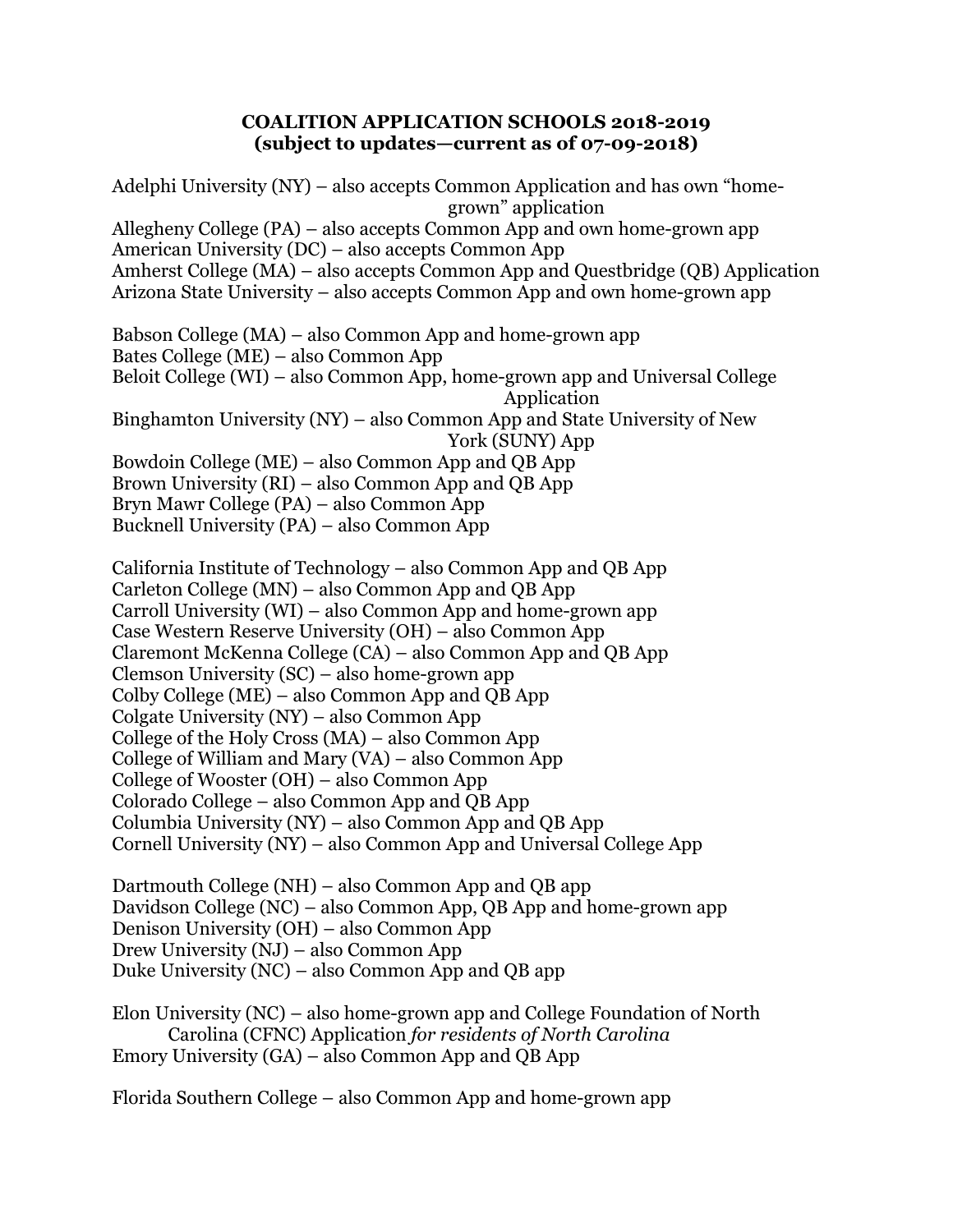Florida State University – also Common App and home-grown app Franklin and Marshall College (PA) – also Common App Franklin Olin College (MA) – also Common App

Georgia Institute of Technology – also Common App Grinnell College (IA) – also Common App, QB App and **optional** home-grown "preliminary" app

Hamilton College (NY) – also Common App and QB App Harvard University (MA) – also Common App and Universal App Harvey Mudd College (CA) – also Common App Haverford College (PA) – also Common App and QB App

Illinois State University – also home-grown app Indiana University – also Common App and home-grown app

James Madison University (VA) – also home-grown app Johns Hopkins University (MD) – also Common App and Universal App Juniata College (PA) – also Common App

Kenyon College (OH) – also Common App

LaSalle University (PA) – also Common App and home-grown app Loyola Marymount University (CA) – also Common App Loyola University Maryland – also Common App Lycoming College (PA) – also Common App and home-grown app

Manhattan College (NY) – also Common App Marist College (NY) – also Common App and home-grown app Mercyhurst University (PA) – also home-grown app Miami University of Ohio – also Common App Michigan State University – also Common App and home-grown app Middlebury College (VT) – also Common App Mount Holyoke College (MA) – also Common App

North Carolina State University – also Common App North Central College (IL) – also home-grown app Northeastern University (MA) – also Common App Northwestern University (IL) – also Common App and QB App

Oberlin College and Conservatory (OH) – also Common App and QB App Ohio State University – also Common App

Pennsylvania State University – also Common App and home-grown app Pomona College (CA) – also Common App and QB App Presbyterian College (SC) – also Common App and home-grown app Princeton University (NJ) – also Common App, Universal App and QB App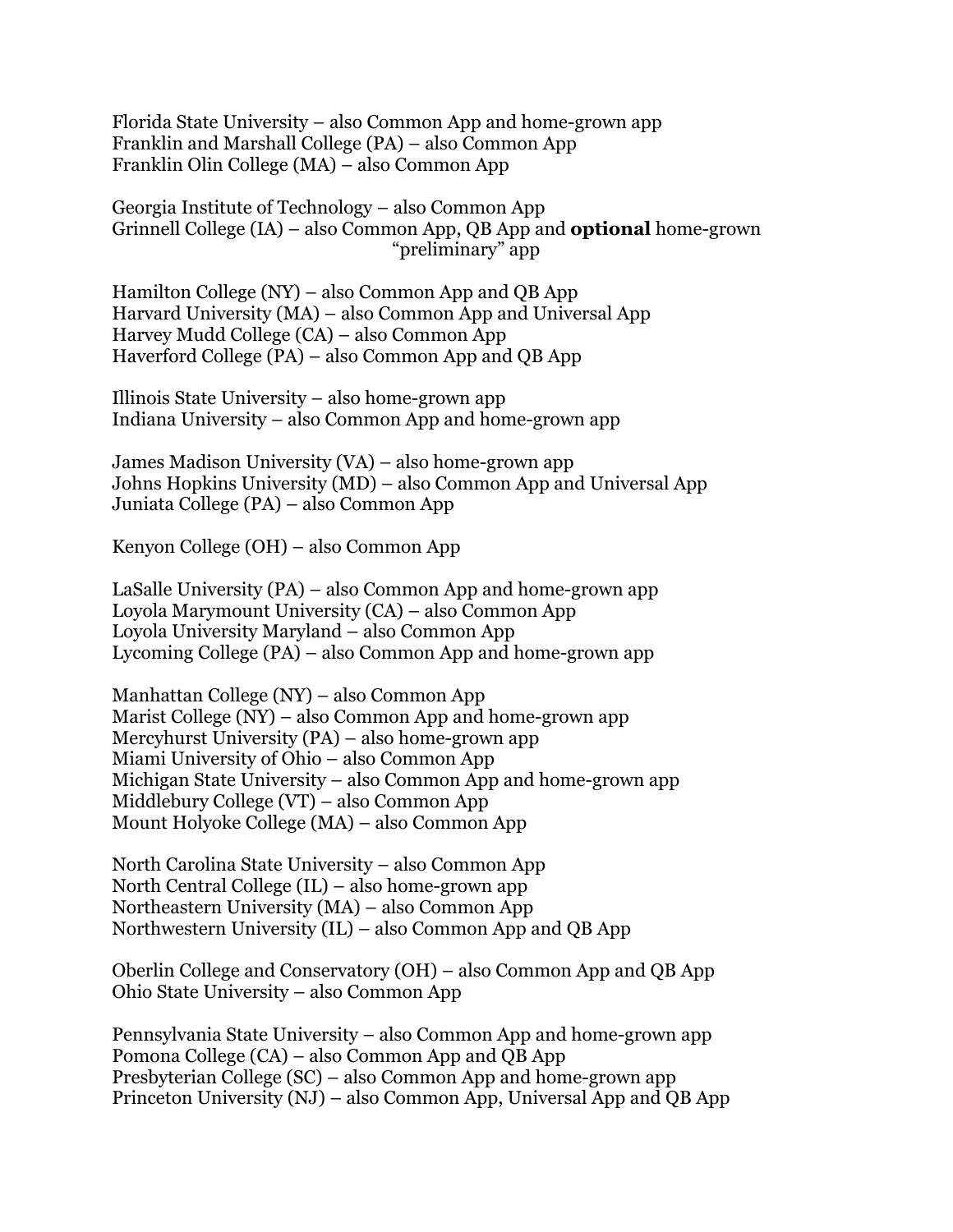Purdue University (IN) – also Common App

Ramapo College of New Jersey – also Common App and home-grown app Reed College (OR) – also Common App Rensselaer Polytechnic Institute (NY) – also Common App, Universal App and homegrown Candidate's Choice Application for "students who have shown interest in Rensselaer" (please consult website) Rice University (TX) – also Common App and QB App Rollins College (FL) – also Common App and home-grown app Rutgers University Camden (NJ) – also home-grown app Rutgers University New Brunswick (NJ) – also home-grown app Rutgers University Newark (NJ) – also home-grown app Saint John's College (MD and NM) – also Common App and home-grown app Saint Mary's University (TX) – also home-grown app and ApplyTexas Application Saint Michael's College (VT) – also Common App Saint Olaf College (MN) – also Common App and home-grown "Saint Olaf Application" which must **also** be completed for either Common App or Coalition App Salem College (NC) – also Common App, home-grown app and CFNC App Simmons College (MA) – also Common App and home-grown app Skidmore College (NY) – also Common App Smith College (MA) – also Common App Southern Methodist University (TX) – also Common App, ApplyTexas App and homegrown app State University of New York College at Geneseo – also Common App and SUNY App Stanford University (CA) – also Common App and QB App Stetson University (FL) – also Common App and home-grown app Stony Brook University (NY) – also Common App and SUNY app Swarthmore College (PA) – also Common App and QB App Sweet Briar College (VA) – also Common App and home-grown app Texas A&M University – also ApplyTexas App The College of New Jersey – also Common App Trinity University (TX) – also Common App and ApplyTexas App Tufts University (MA) – also Common App and QB App Union College (NY) – also Common App University at Albany (NY) – also Common App and SUNY App University of Arizona – also Common App and home-grown app University of Arkansas – also home-grown app University at Buffalo (NY) – also Common App and SUNY App University of Chicago (IL) – also Common App and QB App University of Connecticut – also Common App University of Dayton (OH) – also Common App and home-grown app University of Delaware – also Common App University of Florida – **Coalition exclusive** University of Georgia – also home-grown app